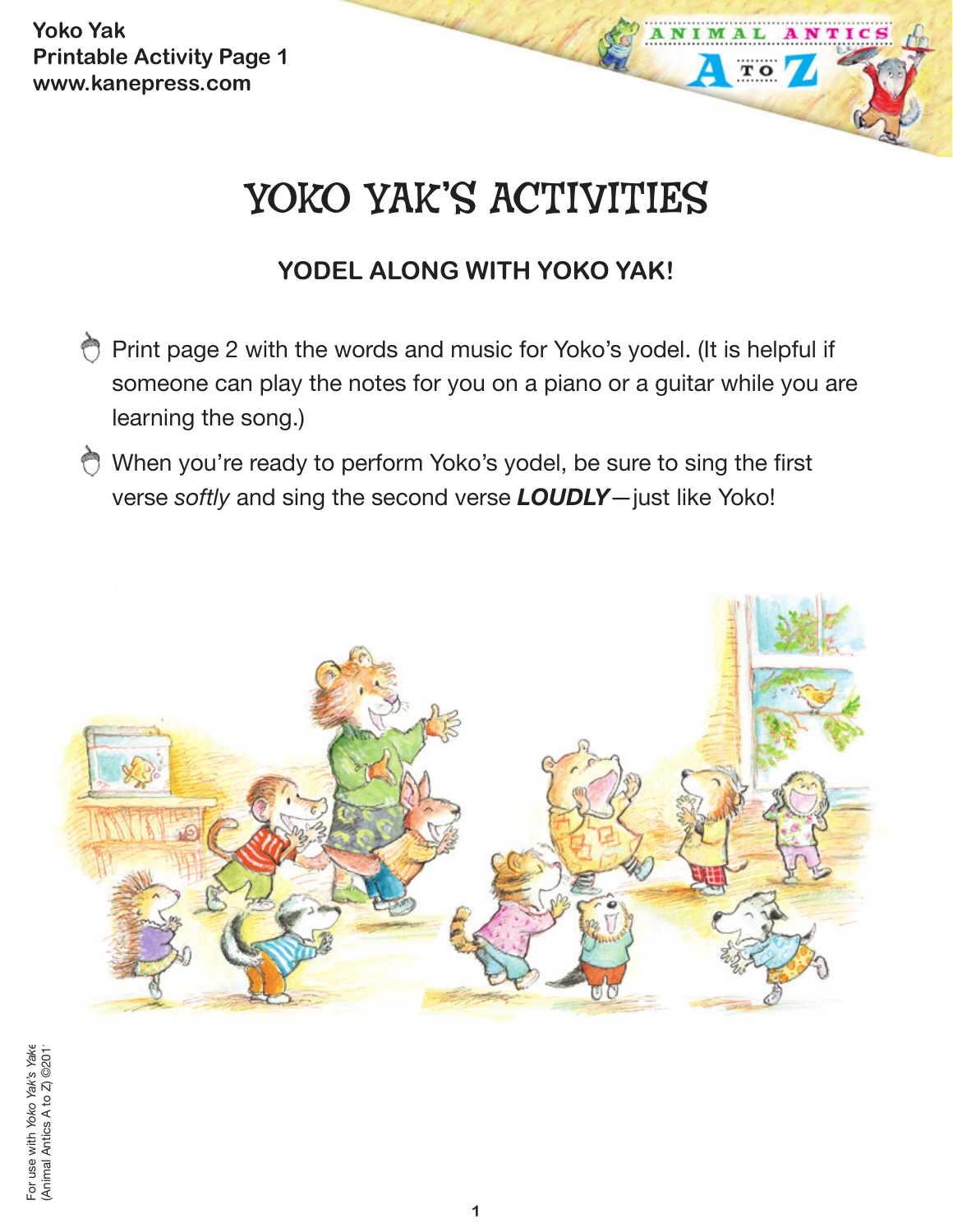**Yoko Yak Printable Activity Page 2 www.kanepress.com**

## **YOKO YAK'S YAKETY YAK YODEL**

ANIMAL

ANTIC

TO 7

 $|| x - d - e || g - g - g || g - g - g || g - g - x ||$ || *Oh, a* | *yak - e - ty* | *yak can be* | *qui-et,* |  $|x - x - g|$   $|a - a - a|$   $e - e - e$   $|a - x - x|$ | *As* | *qui- et as* | *qui- et can* | *be.* |  $|x - x - g|$  if  $x - x - d$  if  $x - x - d$  if  $x - x - d$ | *A* | *yo - del* - | *o - del -* | *o - del* |  $| d - x - e | g - x - x | g - x - g | g - x - x |$ | *And a* | *yip,* | *yip, yip-* | *peeee!"* | **| x - d - e | g - g - g | g - x - g | g - g - x | |** *And a | yak - e - ty | yak can | yo - del.* **| | x - x - g | a - a - a | e - x - e | a - x - x | |** *A | yak - e - ty | yak can | yak.* **| | x - x - g | f# - x - d | f# - x - d | f# - x - d | |** *A | yo - del - | o - del - | o - del* **| | d - x - e | g - x - x | g - x - x | g - x - x || |** *And a | yak, | yak, | YAK!* **||**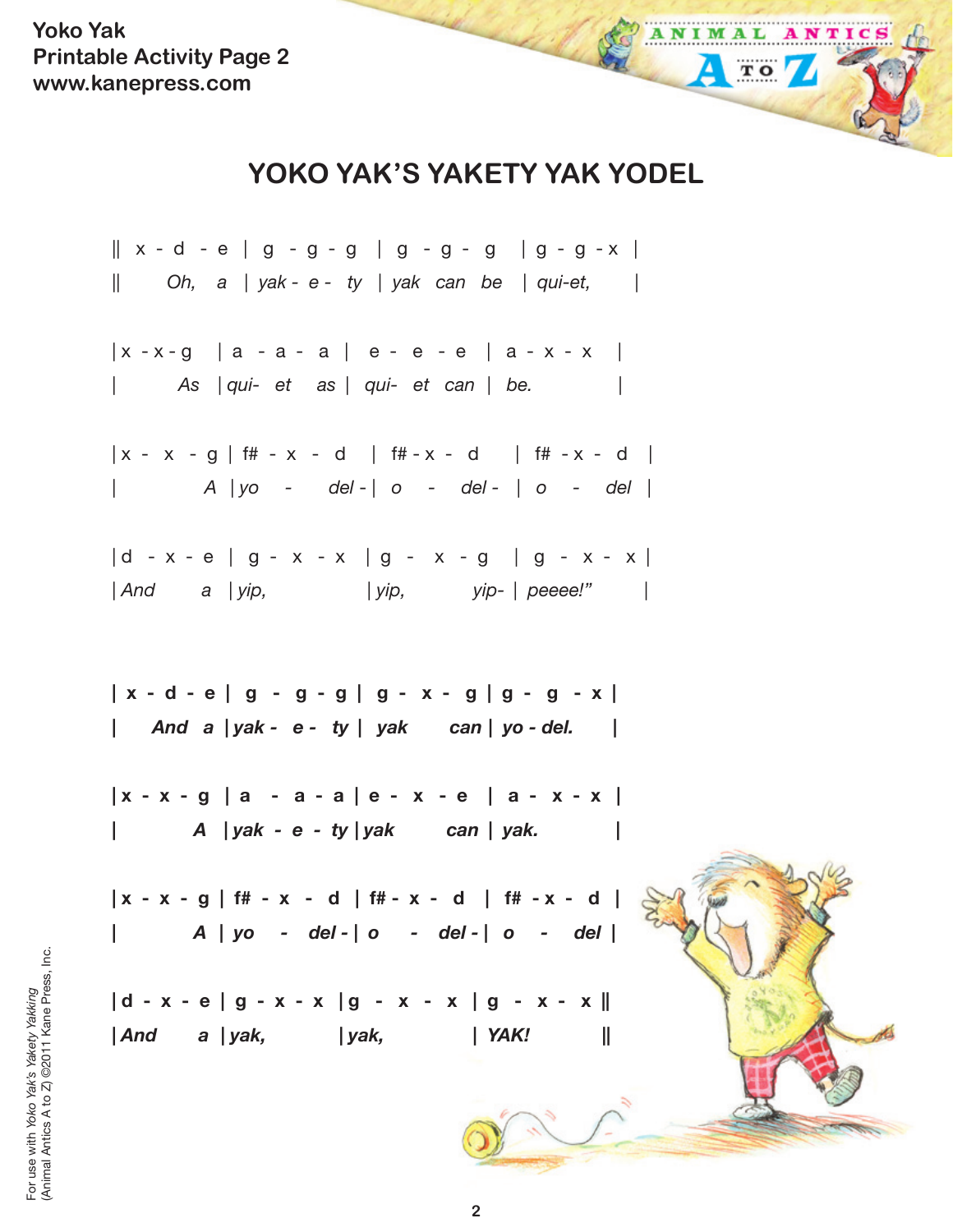**Yoko Yak Printable Activity Page 3 www.kanepress.com**

## **READING WITH POLLY, SAMMY, AND YOKO!**

 $\overline{\mathbf{T}}$  O

- Print this page with the pictures of Polly, Sammy, and Yoko.
- Now print page 4 with 15 word pictures on "books." Cut the word pictures apart on the dotted lines.
- As you say the word for each picture, decide if it begins with the *p* sound, the *s* sound, or the *y* sound.
	- If it begins with the **p** sound, place the picture under Polly's picture.
	- If it begins with the **s** sound, place it under Sammy's picture.
	- And if it begins with the **y** sound, place it under Yoko's picture.
	- How many new "books" did you give Polly? Sammy? And Yoko?

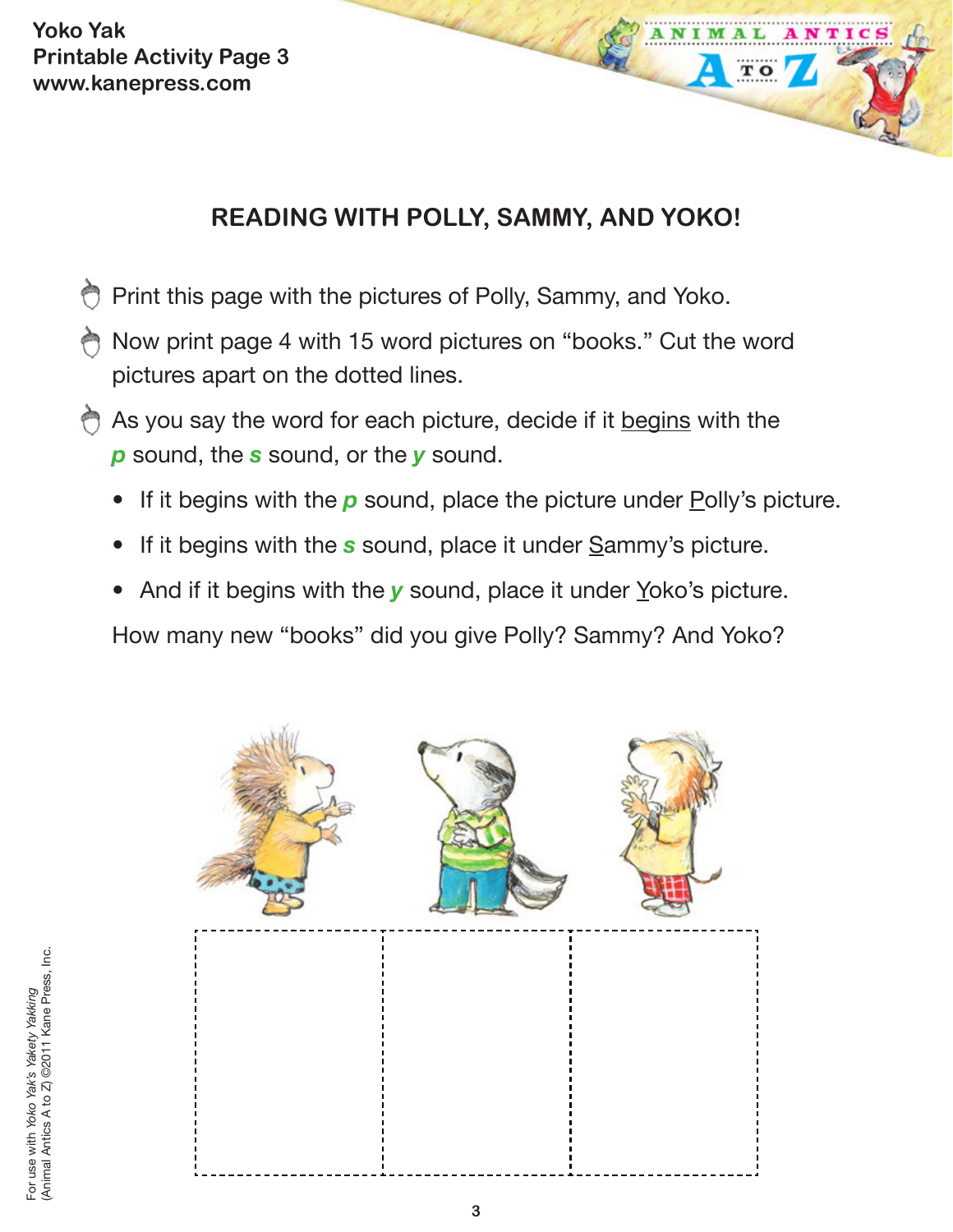#### **Yoko Yak Printable Activity Page 4 www.kanepress.com**

**For use with READING WITH POLLY, SAMMY, and YOKO!**



тı

C

ANI

M А 1

 $T$  O

(Pictures on the books: pizza, yarn, sun, snake, pear, yolk, yo-yo, pig, soap, spider, pie, poodle, star, yawn, yardstick)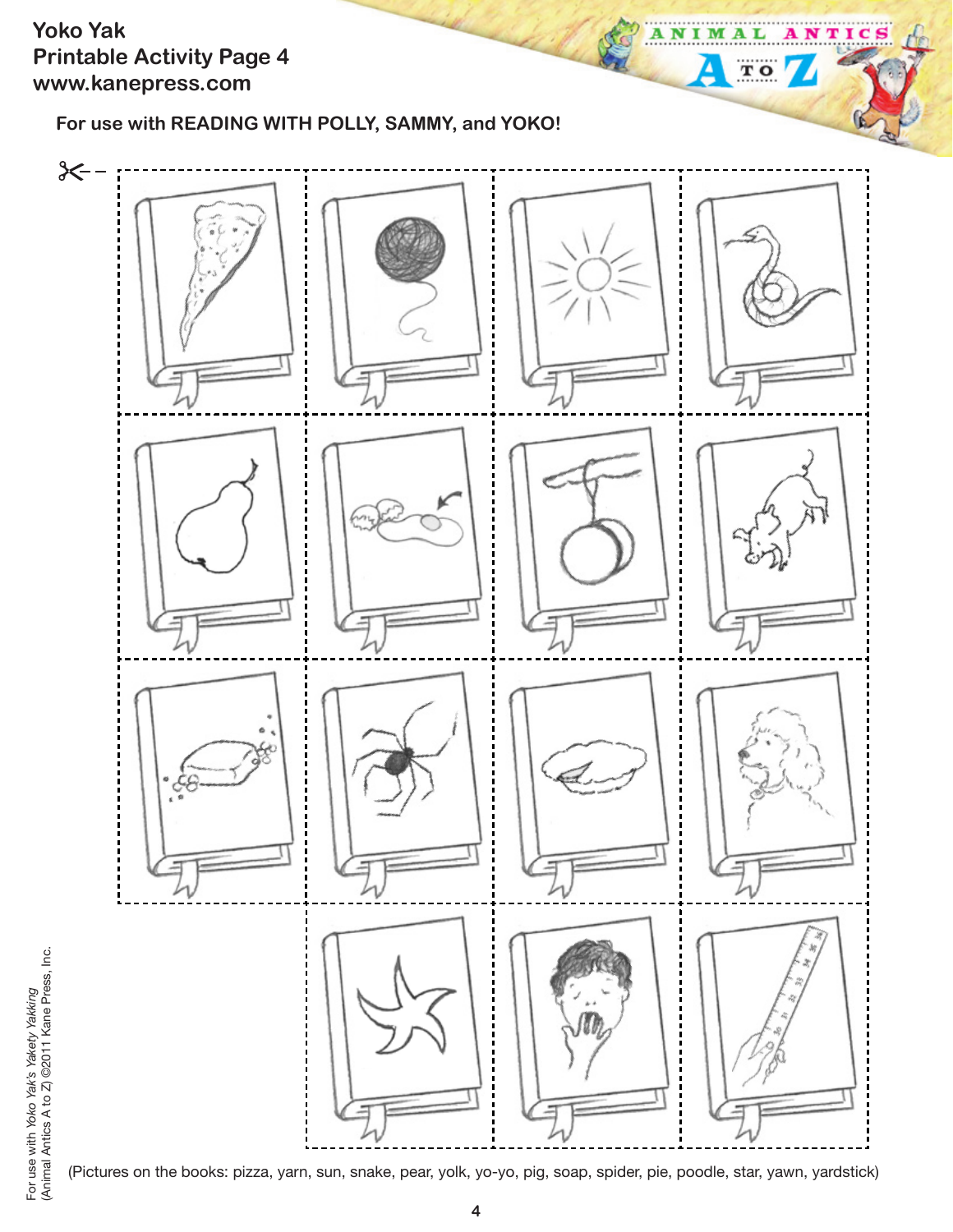**Yoko Yak Printable Activity Page 5 www.kanepress.com**

## **JUST FOR FUN: TELL ABOUT YOUR ADVENTURE!**

Using a picture and a sentence, tell about an adventure you had recently.

 $\overline{\mathbf{T}}$  O

- Ò If you like, print page 6 and draw your picture inside the frame.
- $\bigcirc$  Dictate a sentence for someone to write below the picture.
- Now show the picture and "read" your sentence to at least two other people. Did they ask you questions about your adventure?

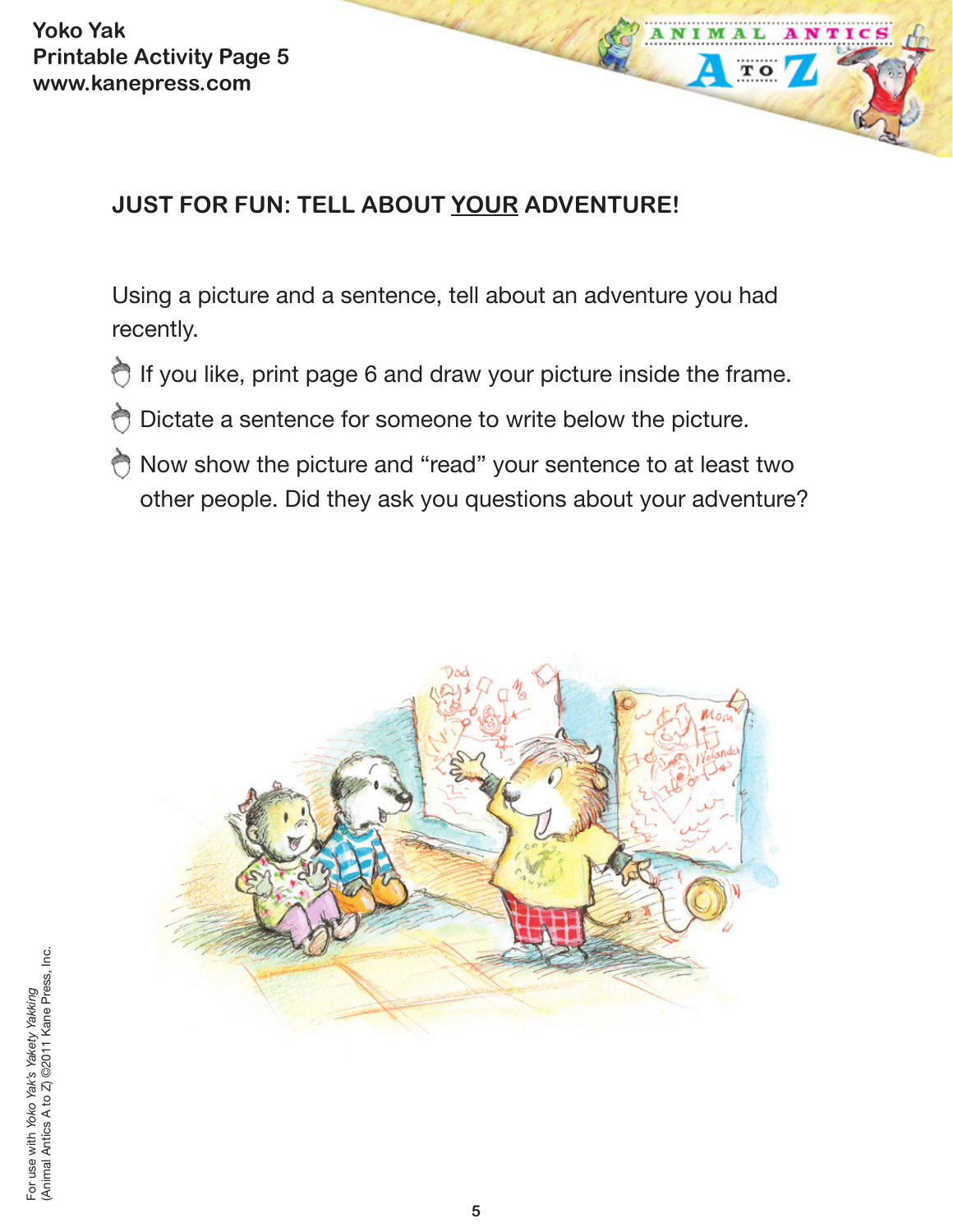**Yoko Yak Printable Activity Page 6 www.kanepress.com**



ANTICS

ANIM

≙

AL

 $\overline{\mathbf{T}}$  .